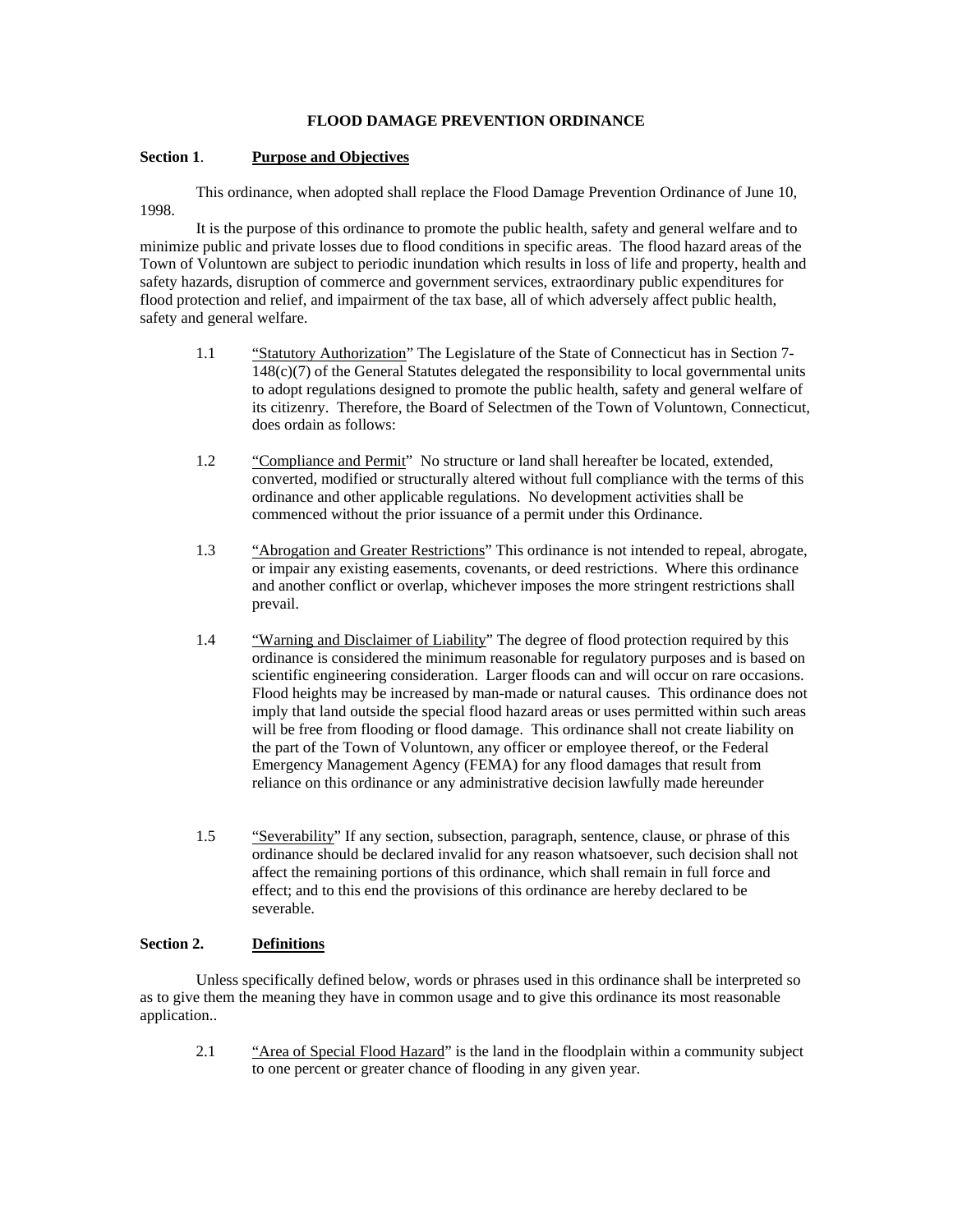- 2.2 "Base Flood" means the flood having a one percent chance of being equaled or exceeded in any given year.
- 2.3 "Base Flood Elevation" (BFE) means the elevation of the crest of the base flood or 100 year flood. The height in relation to mean sea level expected to be reached by the waters of the base flood at pertinent points in the floodplains of coastal and river line areas.
- 2.4 "Basement" means any area of the building having its floor sub grade on all sides.
- 2.5 "Building" means see the definition for "structure."
- 2.6 "Cost" means, as related to substantial improvements, the cost of any reconstruction, rehabilitation, addition, alteration, repair or other improvement of a structure shall be established by a detailed written contractor's estimate. The estimate shall include, but not be limited to: the cost of materials (interior finishing elements, structural elements, utility and service equipment); sales tax on materials, building equipment and fixtures, including heating and air conditioning and utility meters; labor; built-in appliances; demolition and site preparation; repairs made to damaged parts of the building worked on at the same time; contractor's overhead; contractor's profit; and grand total. Items to be excluded include: cost of plans and specifications, survey costs, permit fees, outside improvements such as septic systems, water supply wells, landscaping, sidewalks, fences, yard lights, irrigation systems, and detached structures such as garages, sheds, and gazebos.
- 2.7 "Development" means any man-made change to improved or unimproved real estate, including but not limited to the construction of building or structures; the construction of additions, alterations or substantial improvements to buildings or structures; the placement of buildings or structures; mining, dredging, filling, grading, paving, excavation or drilling operations or storage of equipment; the storage, deposition, or extraction of materials; and the installation, repair or removal of public or private sewage disposal systems or water supply facilities.
- 2.8 "Existing Manufactured Home Park or Subdivision" means a manufactured home park or subdivision for which the construction of facilities for servicing the lots on which the manufactured homes are to be affixed (including, at a minimum, the installation of utilities, the construction of streets, and either final site grading or the pouring of concrete pads) is completed before June 3, 1988, the effective date of the floodplain management regulations adopted by the community.
- 2.9 "Expansion to an Existing Manufactured Home Park or Subdivision" means the preparation of additional sites by the construction of facilities for servicing the lots on which the manufactured homes are to be affixed (including the installation of utilities, the construction of streets, and either final site grading or the pouring of concrete pads).
- 2.10 "Federal Emergency Management Agency (FEMA)" means the federal agency that administers the National Flood Insurance Program (NFIP)
- 2.11 "Finished Living Space" means, as related to fully enclosed areas below the base flood elevation (BFE), a space that is, but is not limited to, heated and/or cooled, contains finished floors (tile, linoleum, hardwood, etc.), has sheetrock walls that may or may not be painted or wallpapered, and other amenities such as furniture, appliances, bathrooms, fireplaces and other items that are easily damaged by floodwaters and expensive to clean, repair or replace.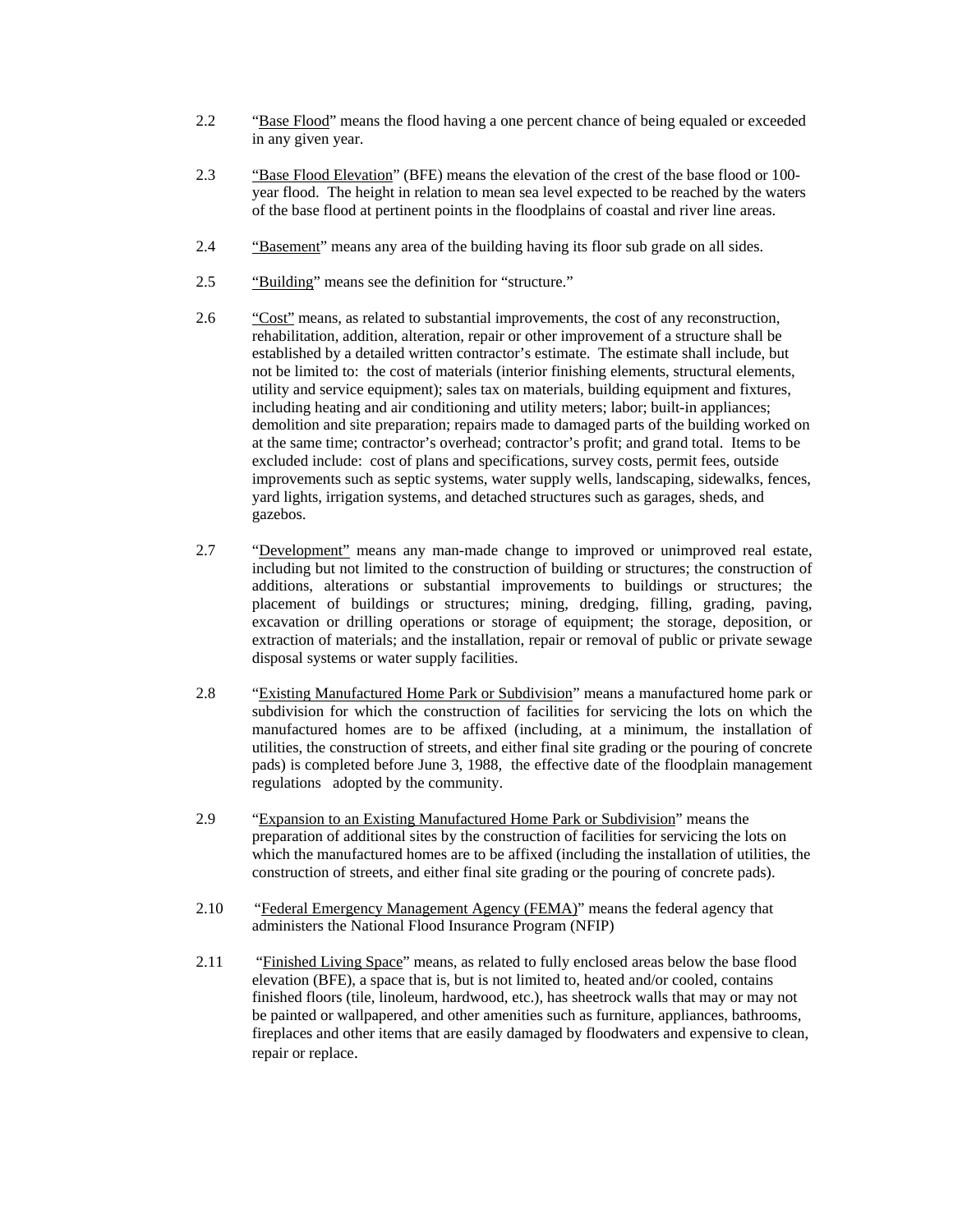- 2.12 " Flood or Flooding" means a general and temporary condition of partial or complete inundation of normally dry land areas from either the overflow of inland or tidal waters, or the unusual and rapid accumulation/runoff of surface waters from any source.
- 2.13 "Flood Insurance Rate Map" (FIRM) means an official map of a community, on which the Federal Emergency Management Agency (FEMA) has delineated both the special hazard areas and the risk premium zones applicable to the community.
- 2.14 "Flood Insurance Study" means the official study of a community in which the Federal Emergency Management Agency (FEMA) has conducted an examination, evaluation and determination of flood hazards and, if appropriate, corresponding water surface elevations.
- 2.15 "Floodway" means the channel of a river or other watercourse and the adjacent land areas that must be reserved in order to discharge the base flood without cumulatively increasing the water surface elevation more than one foot.
- 2.16 "Functionally Dependent Use or Facility" means a use or facility that cannot perform its intended purpose unless it is located or carried out in close proximity to water. The term includes only docking facilities, port facilities that are necessary for the loading and unloading of cargo or passengers, and ship building and ship repair facilities. The term does not include seafood processing facilities, long-term storage, manufacturing, sales or service facilities.
- 2.17 "Historic Structure" means any structure that is: (a) Listed individually in the National Register of Historic Places (a listing maintained by the Department of the Interior) or preliminary determined by the Secretary of the Interior as meeting the requirements for individual listing on the National Register;(b) Certified or preliminarily determined by the Secretary of the Interior as contributing to the historic significance of a registered historic district or a district preliminarily determined by the Secretary to qualify as a registered historic district; (c) Individually listed on a state inventory of historic places in states with historic preservation programs which have been approved by the Secretary of the Interior; or (d) Individually listed on a local inventory of historic places in communities with historic preservation programs that have been certified either: (1) By an approved state program as determined by the Secretary of the Interior or (2) Directly by the Secretary of the Interior in states without approved programs.
- 2.18 "Lowest Floor" means the lowest floor of the lowest enclosed area (including basement). An unfinished or flood resistant enclosure, usable solely for parking of vehicles, building access or storage, in an area other than a basement area is not considered a building's lowest floor, provided that such areas must be designed in accordance with Section 5.2.3 of this ordinance.
- 2.19 "Manufactured Home" means a structure, transportable in one or more sections, which is built on a permanent chassis and designed to be used with or without permanent foundation when connected to the required utilities. The term also includes recreational vehicles, park trailers, travel trailers, and similar transportable structures placed on a site for 180 consecutive days or longer and intended to be improved property.
- 2.20 "Manufactured Home Park or Subdivision" means a parcel or contiguous parcels of land divided into two (2) or more manufactured home lots for rent or sale.
- 2.21 "Market Value" means, as related to substantial improvement and substantial damage, the market value of the structure shall be determined by the appraised value of the structure prior to the start of the initial repair or improvement, or in the case of damage, the value of the structure prior to the damage occurring.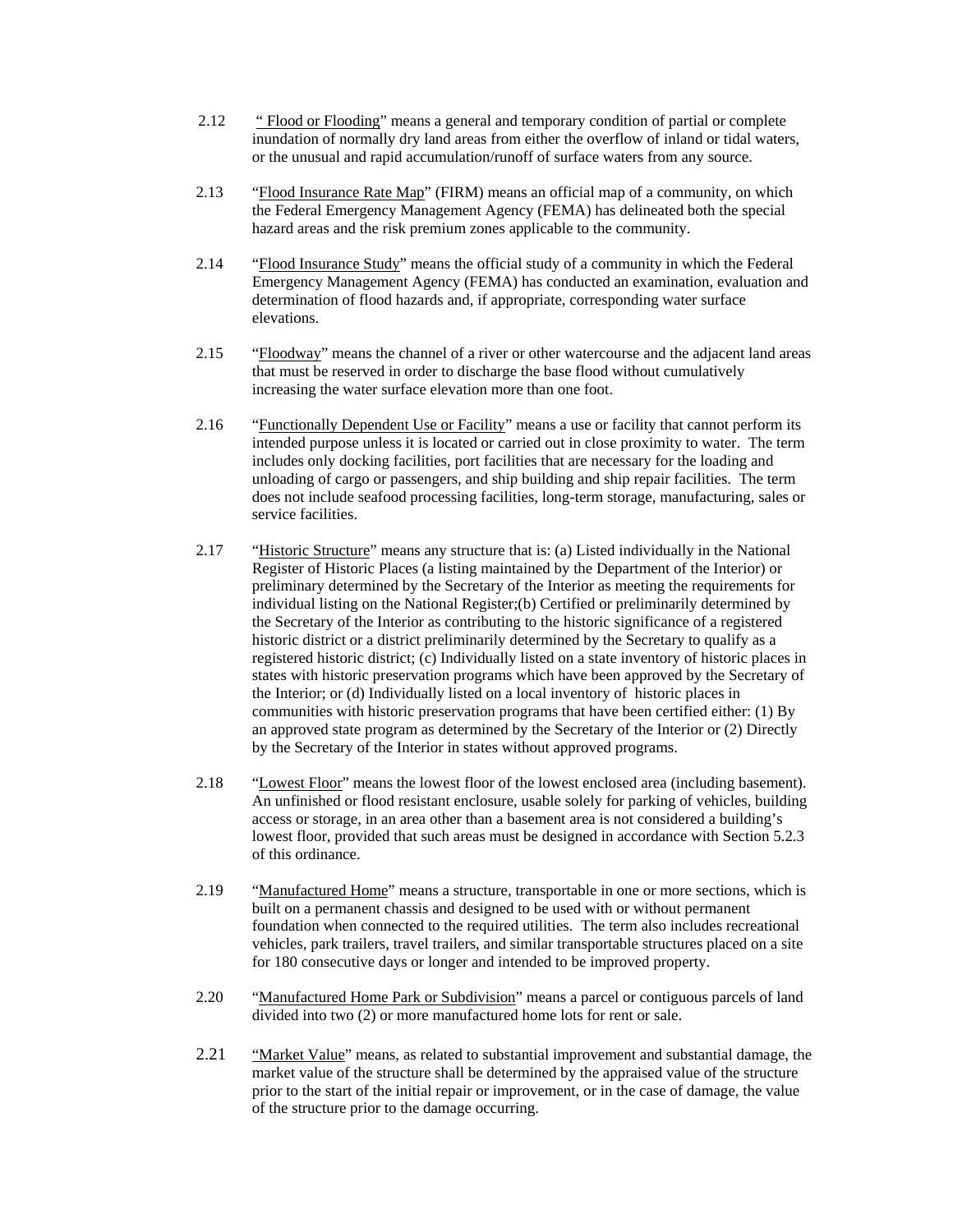- 2.22 "Mean Sea Level" means, for purposes of the National Flood Insurance Program, the North American Vertical Datum (NAVD) of 1988 or other datum, to which base flood elevation shown on a community's Flood Insurance Rate Map are referenced.
- 2.23 "New Construction" means structures for which the "start of construction" commenced on or after June 3, 1988, the effective date of the floodplain management regulations, and includes any subsequent improvements to such structures.
- 2.24 "New Manufactured Home Park or Subdivision" means a manufactured home park or subdivision for which the construction of facilities for servicing the lots on which the manufactured homes are to be affixed (including at a minimum, the installation of utilities, the construction of streets, and either final site grading or the pouring of concrete pads) is completed on or after June 3, 1988, the effective date of the floodplain management regulation adopted by the community.
- 2.25 "Recreational Vehicle" means a vehicle which is
	- a. Built on a single chassis
	- b. 400 square feet or less when measured at the largest horizontal projection
	- c. Designed to be self-propelled or permanently towed by a light duty truck
	- d. Designed primarily not for use as a permanent dwelling but as temporary living quarters for recreational, camping, travel, or seasonal use.
- 2.26 "Start of Construction" includes substantial improvement, and means the date the building permit was issued, provided the actual start of construction, repair, reconstruction, or improvement was within 180 days of the permit date. The actual start means the first placement of permanent construction of a structure (including a manufactured home) on a site, such as the pouring of slabs or footings, installation of piles, construction of columns, or any work beyond the stage of excavation or placement of a manufactured home on a foundation. Permanent construction does not include land preparation, such as clearing, grading and filling; nor does it include the installation of streets and/or walkways; nor does it include excavation for a basement, footings, piers, or foundations or the erection of temporary forms; nor does it include the installation on the property of accessory buildings, such as garages or sheds not occupied as dwelling units or not part of the main structure. For a substantial improvement, the actual start of construction means the first alteration of any wall, ceiling, floor, or other structural part of a building, whether or not that alteration affects the external dimensions of the building.
- 2.27 "Structure" means a walled and roofed building, including a gas or liquid storage tank that is principally above ground, as well as a manufactured home.
- 2.28 "Substantial Improvement" means any combination or repairs, reconstruction, alteration or improvements to a structure taking place within a 10 year period, in which the cumulative cost equals or exceeds fifty percent of the market value of the structure. The market value of the structure should be:
	- a. The appraised value of the structure prior to the start of the initial repair or improvement, or
	- b. In the case of damage, the value of the structure prior to the damage occurring. For the purposes of this definition, "substantial improvement" is considered to occur when the first alteration of any wall, ceiling, floor, or other structural part of the building commences, whether or not that alteration affects the external dimensions of the structure. The term does not, however, include any project for improvement of a structure required to comply with existing health, sanitary, or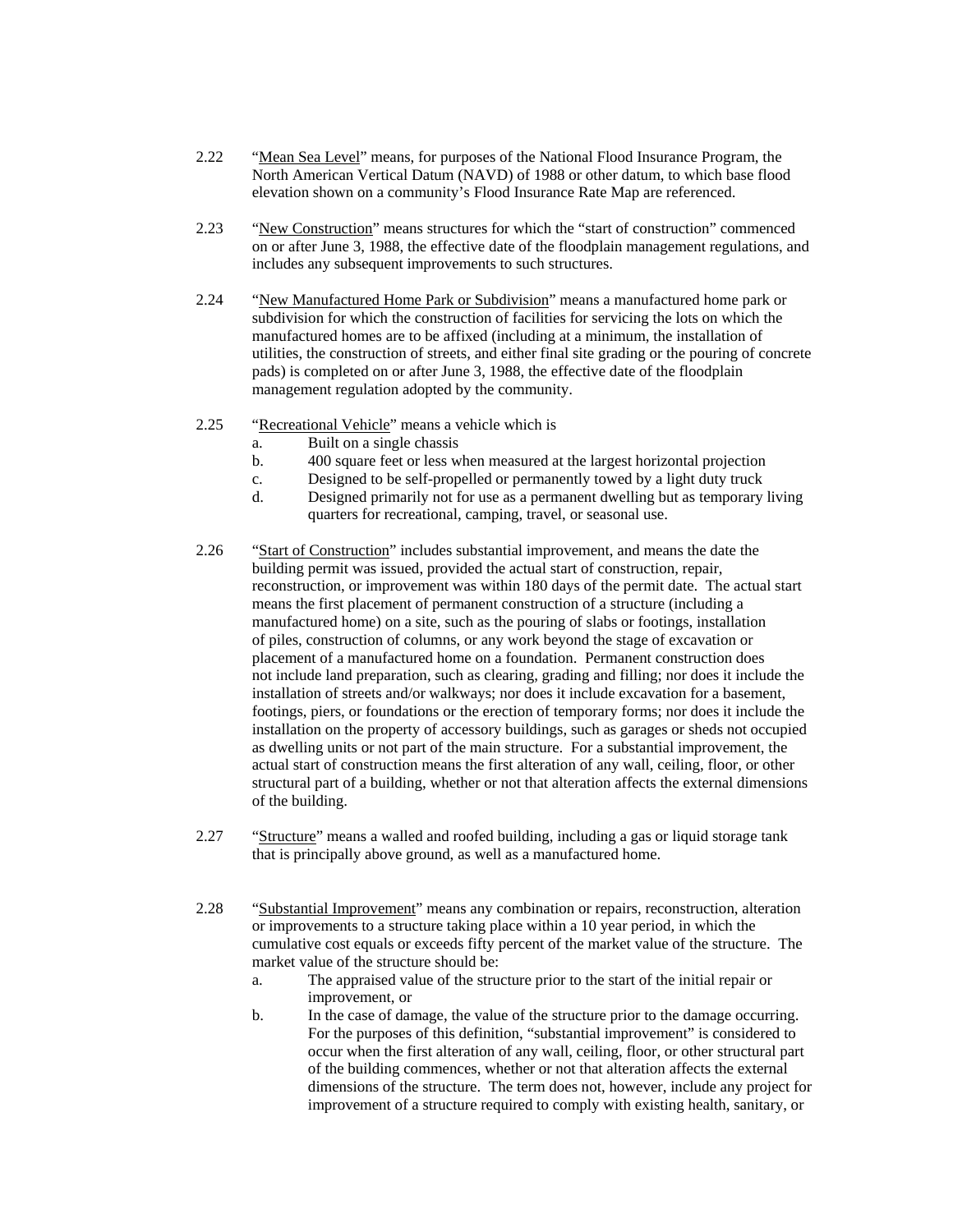safety code specifications which are solely necessary to assure safe living conditions.

- 2.29 "Substantial Damage" means damage of any origin sustained by a structure whereby the cost of restoring the structure to its before damaged condition would equal or exceed 50 percent of the market value of the structure before the damage occurred.
- 2.30 "Variance" means a grant of relief by a community from the terms of the floodplain management regulation that allows construction in a manner otherwise prohibited and where specific enforcement would result in unnecessary hardship.
- 2.31 "Violation" means a failure of a structure or other development to be fully compliant with the community's floodplain management regulations. A structure or other development without required permits, lowest floor elevation documentation, flood-proofing certificates or required floodway encroachment calculations is presumed to be in violation until such time as that documentation is provided.
- 2.32 "Water Surface Elevation" means the height, in relation to the North American Vertical Datum (NAVD) of 1988 (or other datum, where specified), of floods of various magnitudes and frequencies in the floodplains of coastal or riverine areas.

# **Section 3. General Provisions**

This ordinance shall apply to all areas of special flood hazard identified by the Federal Emergency Management Agency (FEMA) in its Flood Insurance Study (FIS) for New London County, Connecticut, dated July 18, 2011, and accompanying Flood Insurance Rate Maps (FIRM), dated July 18, 2011, and other supporting data applicable to the Town of Voluntown, and any subsequent revisions thereto, or adopted by reference and declared to be a part of this ordinance. Since mapping is legally adopted by reference into this ordinance it must take precedence when more restrictive until such time as a map amendment or map revision is obtained from FEMA. The area of special flood hazard includes any area shown on the FIRM as Zones A and AE, including areas designated as a floodway on a FIRM. Areas of special flood hazard are determined utilizing the base flood elevations (BFE) provided on the flood profiles in the Flood Insurance Study (FIS) for a community. BFEs provided on a Flood Insurance Rate Map (FIRM) are only approximate (rounded up or down) and should be verified with the BFEs published in the FIS for a specific location. A Development Permit shall be required in conformance with the provisions of this ordinance prior to the commencement of any development activities.

### **Section 4. Duties and Responsibilities of the Zoning Enforcement Officer**

Duties of the Zoning Enforcement Officer shall include, but not limited to:

- 4.1 Review of all permit applications to determine whether proposed building sites will be reasonably safe from flooding.
- 4.2 Assure that all additional Federal or State permits have been acquired for the project by the permitee. Notify adjacent communities that the Department of Environmental Protection, Inland Water Resources Division prior to any alteration or relocation of a watercourse. Assure that maintenance is provided within the altered or relocated portion of said watercourse so that the flood-carrying capacity is not diminished.
- 4.3 Record the elevation (in relation to mean sea level) of the lowest floor (including basement) of all new or substantially improved or flood proof structures. When floodproofing is utilized for a particular structure the Zoning Enforcement Officer shall obtain certification from a registered professional engineer or architect.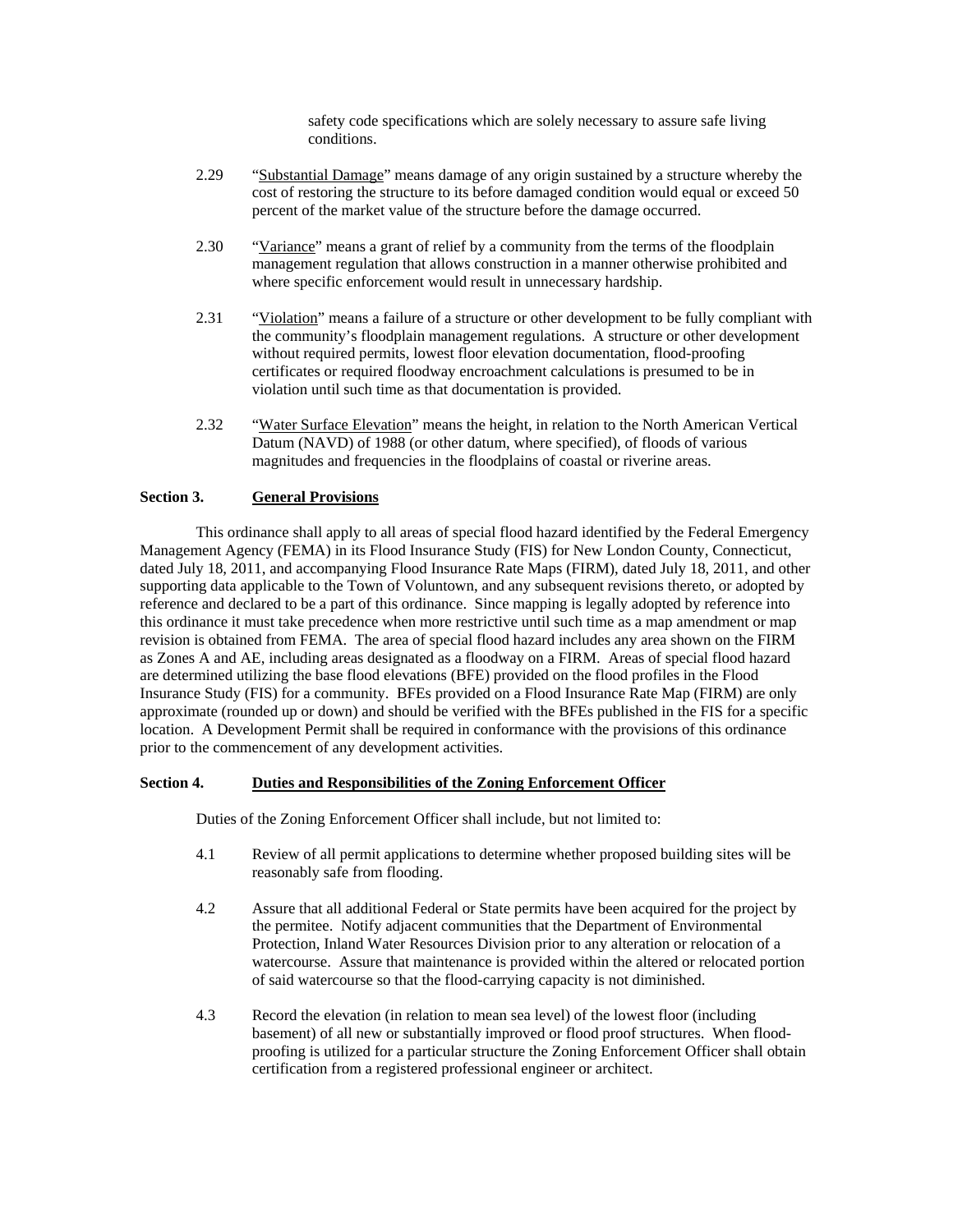- 4.4 When base flood elevation data or Floodway data have not been provided, then the Zoning Enforcement Officer shall obtain, review and reasonably utilize any base flood elevation and floodway data available from a Federal, State or other source in order to administer the provisions of Sections 5.2 and 5.3.
- 4.5 Where interpretation is needed as to the exact location of boundaries of the areas of special flood hazard, the Zoning Enforcement Officer shall make the necessary interpretation. All records pertaining to the provisions of this ordinance shall be maintained in the office of the Zoning Enforcement Officer.

# **Section 5**. **Provisions for Flood Hazard Reduction**

## 5.1 "General Standards"

In all areas of special flood hazard the following provisions are required.

- 5.1.1 "New Construction and Substantial Improvement" New construction and substantial improvement shall be:
	- (a) Anchored to prevent flotation, collapse or lateral movement of the structure
	- (b) Constructed with materials and utility equipment resistant to flood damage
	- (c) Constructed by methods and practices that minimize flood damage
	- (d) Constructed with electrical, heating, ventilation, plumbing, air conditioning equipment, and other service facilities that are designed and/or located so as to prevent water from entering or accumulating within the components during conditions of flooding.
- 5.1.2 "Water Supply and Sanitary Sewage Systems" New and replacement water supply systems shall be designed to minimize or eliminate infiltration of flood waters into the system. New and replacement sanitary sewage systems shall be designed to minimize or eliminate infiltration of flood waters. On-site waste disposal systems shall be located and constructed to avoid impairment to them or contamination from them during flooding.
- 5.1.3 "Manufactured Homes" All manufactured homes to be placed within Zone A and AE on a community's FIRM shall be installed using methods and practices which minimize flood damage. For purposes of this requirement, manufactured homes must be elevated and anchored to resist flotation, collapse, or lateral movement. Methods of anchoring may include, but are not limited to, use of over-the-top or frame ties to ground anchors.
- 5.2 "Specific Standards" In all areas of special flood hazard where base flood elevation data has been provided, as set forth in Section 3 or as determined in Section 4.4, the following provisions, in addition to those in Section 5.1, are required:
	- 5.2.1 "Residential Structures" New construction or substantial improvement of any residential structure shall have the lowest floor, including basement, elevated to or above the base flood elevation.
	- 5.2.2 "Floodproofing" All new construction or substantial improvement of non-residential structures located in all A and AE Zones shall have the bottom of the lowest floor, including basement, elevated to or above the base flood elevation or, in lieu of being elevated, may be dry flood-proofed so that up to one foot (1') above the base flood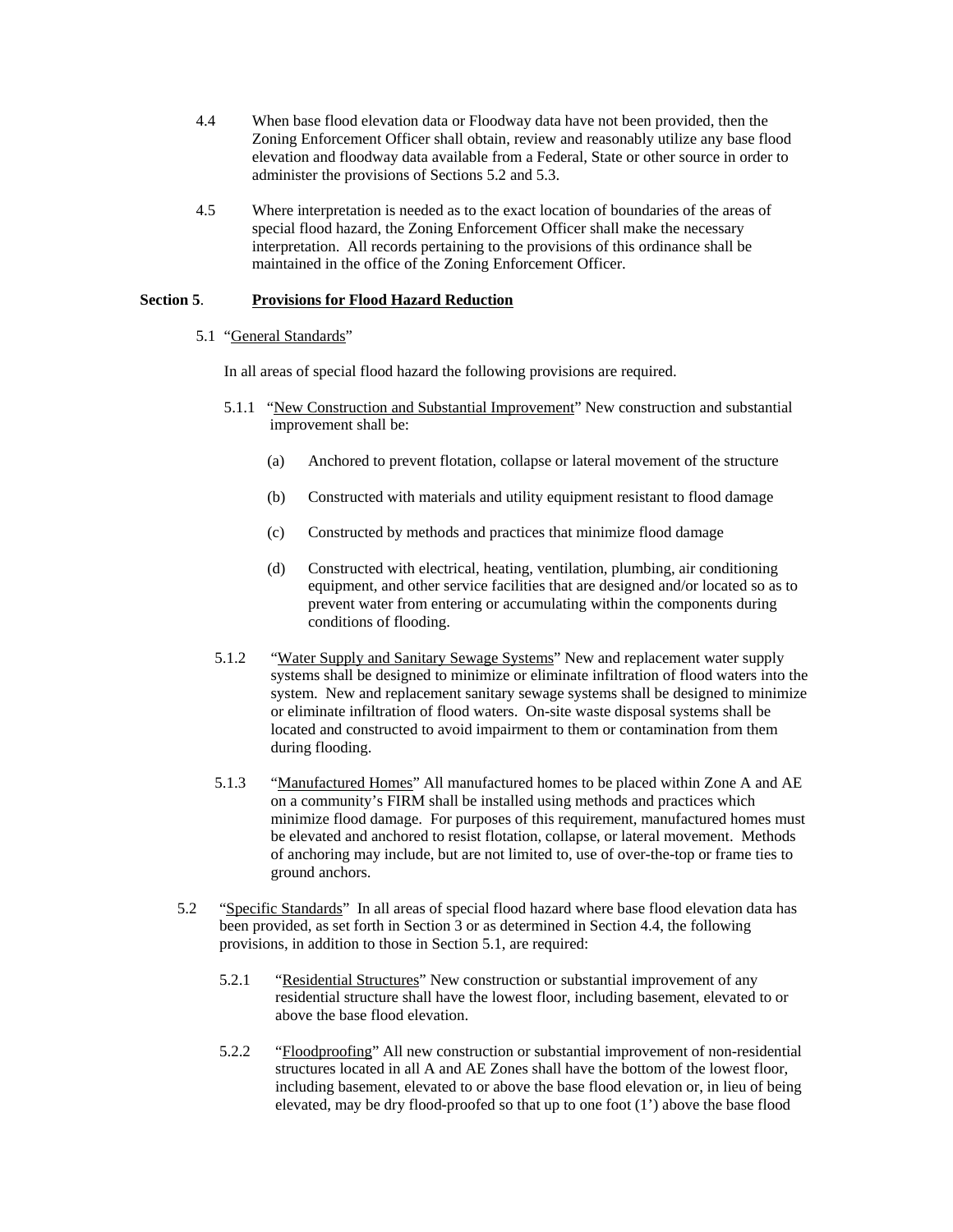elevation, the structure, together with all attendant utilities and sanitary facilities, is watertight with walls subsequently impermeable to the passage of water, and use of structural components having the capability of resisting hydrostatic and hydrodynamic loads and the effect of buoyancy. Electrical, plumbing, machinery or other utility equipment that service the structure must be elevated to or above the BFE. A registered professional engineer or architect shall review and/or develop structural design, specifications, and plans for the construction, and shall certify that the design and methods of construction are in accordance with acceptable standards of practice for meeting the provisions of this subsection.

- 5.2.3 "Elevated Buildings" New construction or substantial improvements of elevated buildings that include fully enclosed areas formed by foundation and other exterior walls below the base flood elevation in other areas that a basement shall be designed to preclude finished living space and designed to allow for the entry and exit of floodwaters to automatically equalized hydrostatic flood forces on exterior walls. Designs for complying with this requirement must either be certified by a professional engineer or architect or meet the following minimum criteria:
	- (a) Provide a minimum of two openings having a total net area of not less than one square inch for every square inch for every square foot of enclosed area subject to flooding
	- (b) The bottom of all openings shall be no higher than one foot above grade
	- (c) Openings may be equipped with screens, louvers, valves or other coverings or devices provided they permit the automatic flow of floodwaters in both directions.
- 5.2.4 "Manufactured Homes" All manufactured homes, including a recreational vehicle placed on a site for 180 consecutive days or longer, shall have the lowest floor elevated to or above the base flood elevation. This includes a manufactured home located outside a manufactured home park or subdivision, in a new manufactured home park or subdivision, in an existing manufactured home park or subdivision, in an expansion to an existing manufactured home park or subdivision, or on a site in an existing park in which a manufactured home has incurred substantial damage as a result of a flood. They shall be placed on a permanent foundation which itself is securely anchored and to which the structure is securely anchored so that it will resist flotation, lateral movement, and hydrostatic and hydrodynamic pressures. Anchoring may include, but not be limited to, the use of over-the-top or frame ties to ground anchors. It shall be installed using methods and practices which minimize flood damage, providing adequate access and drainage, piling foundations (when used) no more than 10 feet apart, and reinforced of any piers more than 6 feet above ground level.

Recreational vehicles shall either be on the site for fewer than 180 consecutive days and be fully licensed and ready for highway use, or meet all the general standards of section 5.1 and the elevation and anchoring requirements of this section and section 5.1.3. A recreational vehicle is ready for highway use if it is on its wheels or jacking system, is attached to the site only by quick disconnect type utilities and security devices, and has no permanently attached additions.

5.2.5 In A-zones where base flood elevations have been determined, but before a floodway is designated, require that no new construction, substantial improvement, or other development (including fill) be permitted which would increase base flood elevations more than one (1) foot at any point along the watercourse when all anticipated development is considered cumulatively with the proposed development.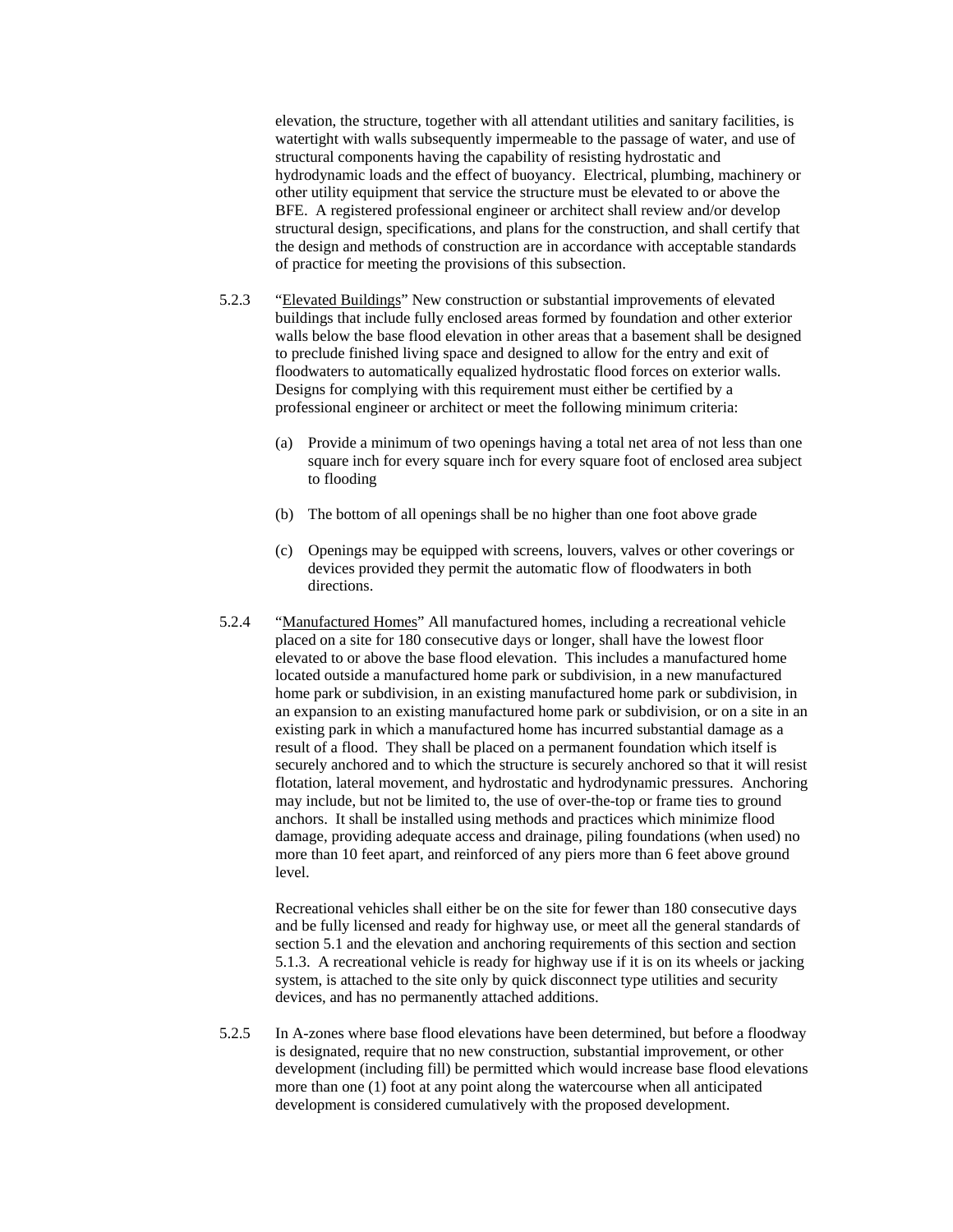- 5.3 "Floodways" In areas where floodways have been determined: Prohibit encroachments, including fill, new construction, substantial improvements and other developments unless certification (with supporting technical data) by a Connecticut registered professional engineer is provided demonstrating, through hydrologic and hydraulic analyses performed in accordance with standard engineering practice, that encroachments shall not result in any (0.00) increase in flood levels during occurrence of the base flood discharge. Fences in the floodway must be aligned with the flow and be of an open design. When utilizing data other than that provided by the Federal Emergency Management Agency for watercourses without FEMA-published floodways, the following standard applies: the community shall select and adopt a regulatory floodway based on the principle that the area chosen for the regulatory floodway must be designed to carry the waters of the base flood, without increasing the water surface elevation of that flood more than one foot at any one point within the community.
- 5.4 "Equal Conveyance" Within the floodplain, except those areas which are tidally influenced, as designated on the Flood Insurance Rate Map (FIRM) for the community, encroachments resulting from filling, new construction or substantial improvements involving an increase in footprint of the structure, are prohibited unless the applicant provides certification by a registered professional engineer demonstrating, with supporting hydrologic and hydraulic analyses performed in accordance with standard engineering practice, that such encroachments shall not result in any (0.00 feet) increase in flood levels (base flood elevation). Work within the floodplain and the land adjacent to the floodplain, including work to provide compensatory storage shall not be constructed in such a way so as to cause an increase in flood stage or flood velocity.
- 5.5 "Compensatory Storage" The water holding capacity of the floodplain, except those areas which are tidally influenced, shall not be reduced. Any reduction caused by filling, new construction or substantial improvements involving an increase in footprint to the structure, shall be compensated for by the deepening and/or widening of the floodplain. Storage shall be provided within the same hydraulic reach and a volume not previously used for flood storage; it shall be hydraulically comparable and incrementally equal to the theoretical volume of flood water at each elevation, up to and including the 100-year flood elevation, which would be displaced by the proposed project. Such compensatory volume shall have an unrestricted hydraulic connection to the same waterway or water body. Compensatory storage can be provided off-site if approved by the municipality.
- 5.6 **"**Aboveground Storage Tanks" Above-ground storage tanks (oil, propane, etc.) which are located outside or inside of the structure must either be elevated above the base flood elevation (BFE) on a concrete pad, or be securely anchored with tie-down straps to prevent flotation or lateral movement, have the top of the fill pipe extended above the BFE, and have a screw fill cap that does not allow for the infiltration of flood water.
- 5.7 **"**Portion of Structure in Flood Zone" If any portion of a structure lies within the Special Flood Hazard Area (SFHA), the entire structure is considered to be in the SFHA. The entire structure must meet the construction requirements of the flood zone. The structure includes any attached additions, garages, decks, sunrooms, or any other structure attached to the main structure. Decks or porches that extend into a more restrictive flood zone will require the entire structure to meet the standards of the more restrictive zone.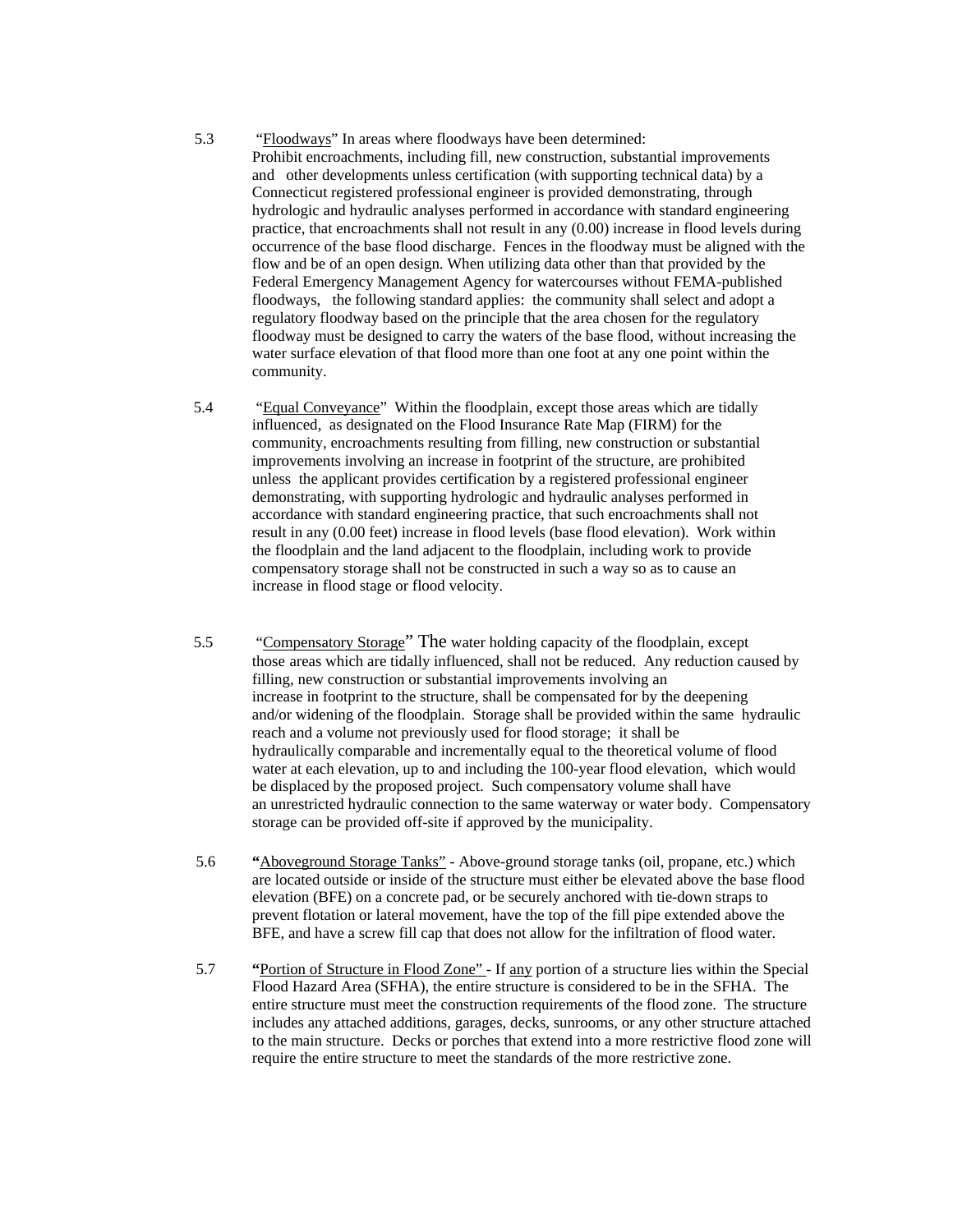- 5.8 "Structures in Two Flood Zones" If a structure lies within two or more flood zones, the construction standards of the most restrictive zone apply to the entire structure (i.e., V zone is more restrictive than A zone; structure must be built to the highest BFE). The structure includes any attached additions, garages, decks, sunrooms, or any other structure attached to the main structure. (Decks or porches that extend into a more restrictive zone will require the entire structure to meet the requirements of the more restrictive zone.)
- 5.9 "No Structures Entirely or Partially Over Water" New construction, substantial improvements and repair to structures that have sustained substantial damage cannot be constructed or located entirely or partially over water unless it is a functionally dependent use or facility

# **Section 6. Standards for Subdivision Proposals**

In all special flood hazard areas the following requirements shall apply:

- (a) All subdivisions proposals shall be consistent with the need to minimize flood damage
- (b) All subdivision proposals shall have public utilities and facilities such as sewer, gas, electrical and water systems located and constructed to minimize flood damage
- (c) All subdivision proposals shall have adequate drainage provided to reduce exposure to flood hazards
- (d) In Zone A, base flood elevation data shall be provided for subdivision proposals and other proposed development (including manufactured home parks and subdivisions) which are five acres or fifty lots, whichever occurs first.

### **Section 7. Variance Procedures**

 The Board of Selectmen shall hear and decide appeals and requests for variances from the requirements of this ordinance.

### 7.1 "Criteria for Variances"

7.1.1 Variances shall be issued upon a determination that the variance is the minimum necessary, considering the flood hazard, to afford relief; and in the instance of a historical building, a determination that the variance is the minimum necessary as not to destroy the historic character and result in the loss of historic designation of the building.

# 7.1.2 Variances may only be issued upon:

- (a) A showing of good and sufficient cause and,
- (b) A determination that failure to grant the variance would result in exceptional hardship and,
- (c) A determination that the granting of a variance will not result in increased flood heights, additional threat to public safety, extraordinary public expense, create nuisance, cause fraud on or victimization of the public, or conflict with existing local laws or ordinances.

Only hardships which are based on unusual physical characteristics of the property in question, characteristics which are not shared by adjacent parcels, shall qualify. Claims of hardship based on the structure, on economic or on